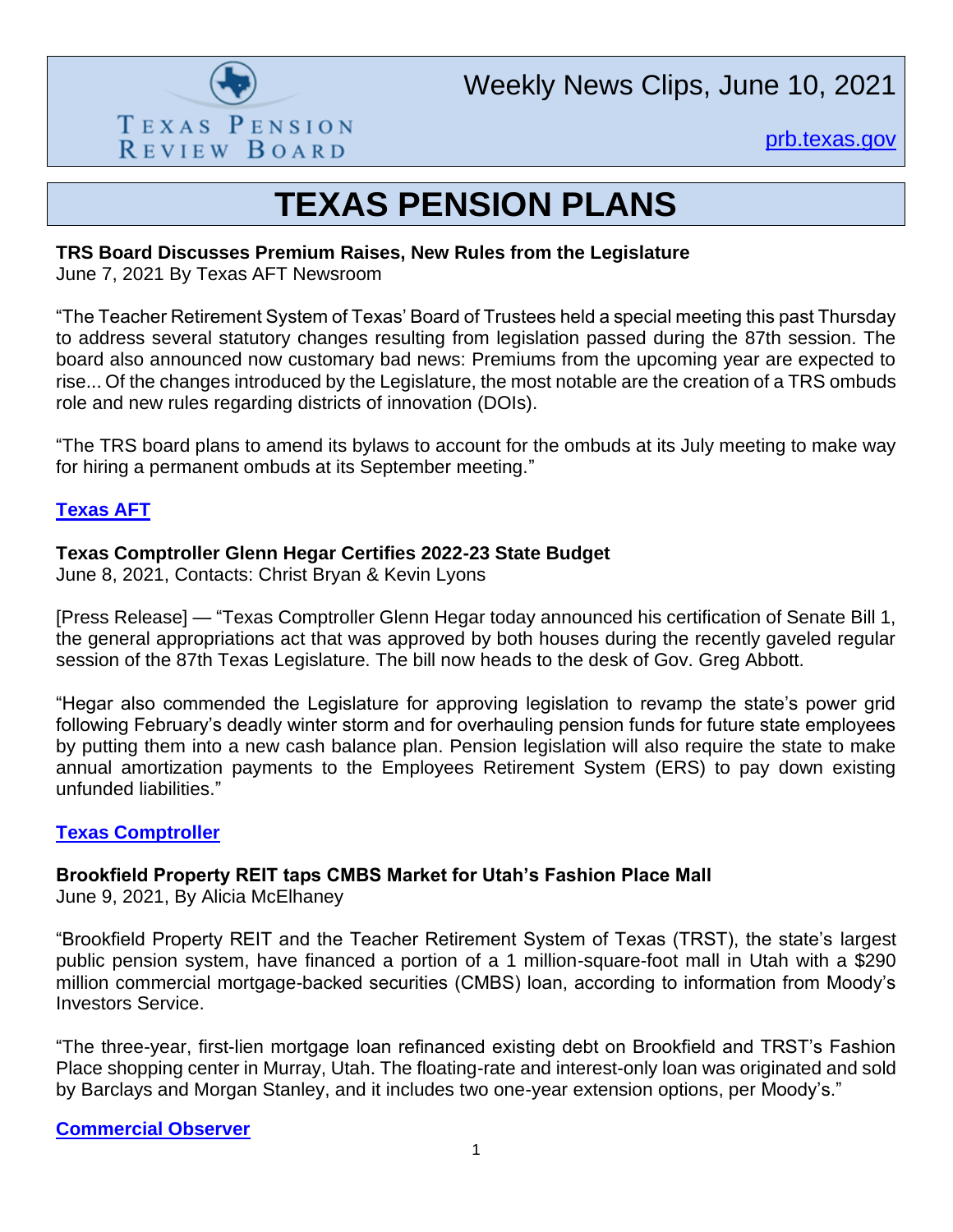# **TEXAS ECONOMIC INDICATORS**

## **One Region, Two Economies: As Dallas-Fort Worth Aims for a Record Recovery, the Pandemic Deepens the Divide Between Haves and Have-nots**

June 6, 2021, By Mitchell Schnurman

"Demand is surging for certain high-skilled positions in Dallas and pay is rising sharply, Denton said. But the outlook isn't uniform, just as the pandemic's impact hasn't been... A group of white-collar workers in fields such as management, computers, architecture and engineering had an average salary of \$94,000 — and an unemployment rate of just 3.1%...A group of blue-collar employees in food preparation, personal care and building maintenance earned an average of \$28,000 — and had an unemployment rate near 10%.

## **[Dallas Morning News](https://webcache.googleusercontent.com/search?q=cache:yA2XdDOkTY0J:https://www.dallasnews.com/business/economy/2021/06/06/one-region-two-economies-as-dallas-fort-worth-aims-for-a-record-recovery-the-pandemic-deepens-the-divide-between-haves-and-have-nots/+&cd=1&hl=en&ct=clnk&gl=us)**

## **Growth Slows for Texas Manufacturing, Service Sectors**

June 8, 2021, By Andrea Klick

"The Texas economy continued its recovery in May amid COVID-19 vaccination efforts and business reopenings across the state, according to a pair of monthly surveys from the Federal Reserve Bank of Dallas...The uneven nature of the recovery is not surprising as the Texas economy continues to recover from the pandemic, said Emily Kerr, a senior business economist with the Dallas Fed."

## **[Austin American Statesman](https://www.statesman.com/story/business/2021/06/08/texas-manufacturing-service-sectors-see-slow-growth-may-covid-vaccines/7515568002/)**

#### **Texas 4-H Roundup Providing Big Economic Boost to B/CS Heading into Summer** June 8, 2021, By Andy Krauss

"The Texas 4-H Roundup is back in town, bringing roughly 1,300 of its competitors and their families along with it...The largest youth development program in Texas is having big impacts on the local economy after its annual statewide competition was canceled last year. It signals things are getting back to normal just in time for summer."

## **[KBTX](https://www.kbtx.com/2021/06/09/texas-4-h-roundup-providing-big-economic-boost-bcs-heading-into-summer/)**

## **Post-Winter Storm Struggles Continue for Texas Public Power Utilities**

June 8, 2021, Contacts Kathy Masterson & Dennis Pidherny

"Credit implications of the winter storm event in Texas are negative for the public power sector, but the extent varies widely, according to a new Fitch Ratings report...Fitch placed the ratings of 19 ERCOT-based utilities on Rating Watch Negative shortly after the storm, downgrading five and affirming five so far. Fitch expects to resolve the Negative Rating Watch on the remaining utilities and electric cooperatives by the end of summer."

## **[Fitch Ratings](https://www.fitchratings.com/research/us-public-finance/post-winter-storm-struggles-continue-for-texas-public-power-utilities-08-06-2021)**